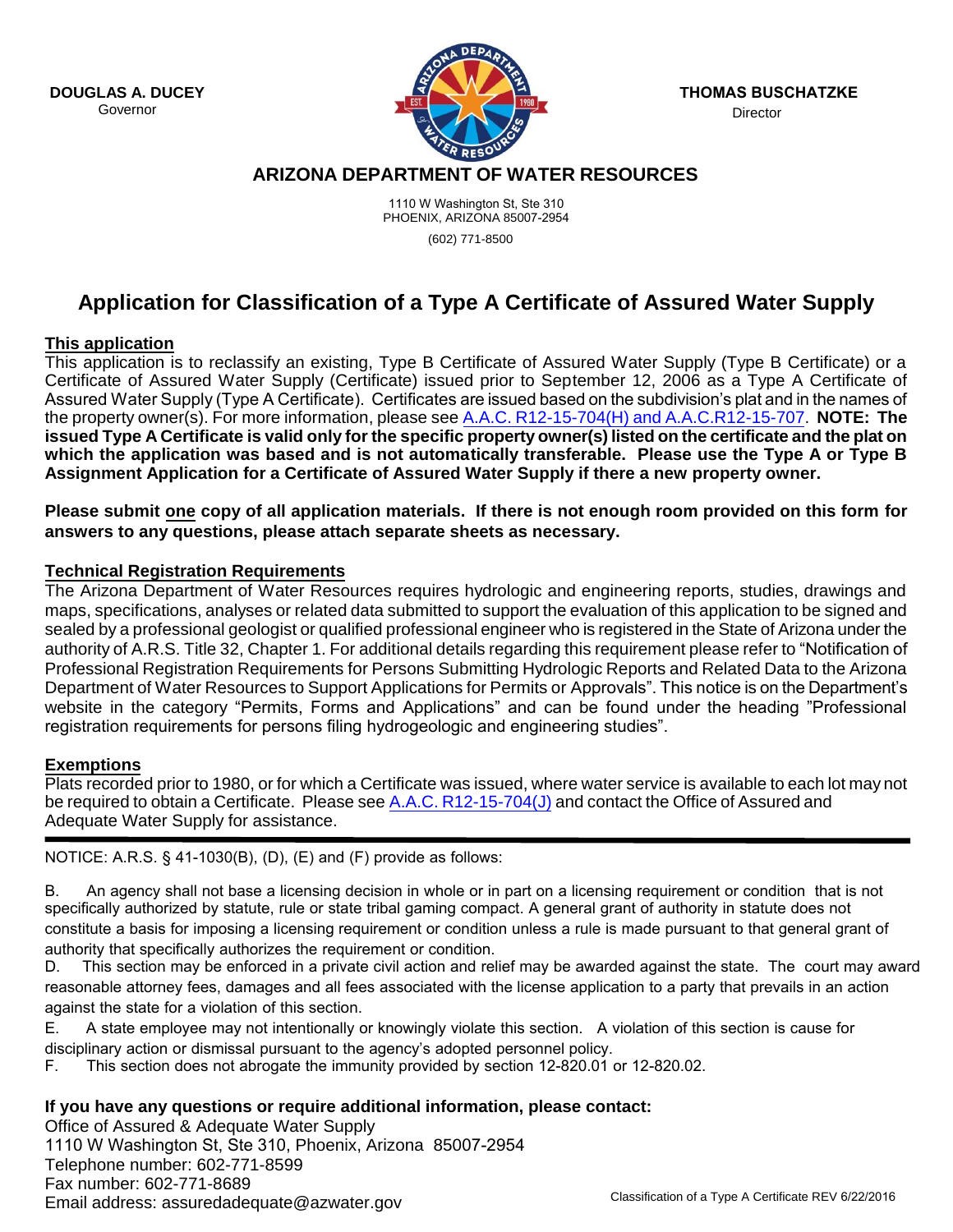| ARIZONA DEPARTMENT OF WATER RESOURCES<br>OFFICE OF ASSURED AND ADEQUATE WATER SUPPLY<br>1110 W Washington St, Ste 310 | <b>DATE RECEIVED:</b> |
|-----------------------------------------------------------------------------------------------------------------------|-----------------------|
| PHOENIX, ARIZONA 85007-2954                                                                                           |                       |
| (602) 771-8599 Fax: (602) 771-8689                                                                                    |                       |
| assuredadequate@azwater.gov                                                                                           |                       |
| <b>APPLICATION NO:</b>                                                                                                |                       |

## **APPLICATION FOR CLASSIFICATION OF A TYPE A CERTIFICATE OF ASSURED WATER SUPPLY**

## **PART A - GENERAL INFORMATION**

**1.** Please attach a copy of the current Certificate and reference as an attachment: \_\_\_\_\_\_\_\_\_\_\_\_\_\_\_\_\_\_\_\_\_\_\_\_\_\_\_

- **2.** Subdivision information:
	- **a.** Name of subdivision **as it will appear on submittals to the platting entity and the Department of Real Estate**: Number of Lots:

|                                                                      |  |  | <b>Example 2018 INSURGE 2018 INSURGE 2018 INSURGE 2018</b>                                                                                                                                                                     |
|----------------------------------------------------------------------|--|--|--------------------------------------------------------------------------------------------------------------------------------------------------------------------------------------------------------------------------------|
|                                                                      |  |  |                                                                                                                                                                                                                                |
|                                                                      |  |  | If there is more than one township and range, please list them on a separate page and reference as an attachment.                                                                                                              |
|                                                                      |  |  |                                                                                                                                                                                                                                |
|                                                                      |  |  |                                                                                                                                                                                                                                |
| Contact person for questions regarding this application:             |  |  |                                                                                                                                                                                                                                |
|                                                                      |  |  |                                                                                                                                                                                                                                |
|                                                                      |  |  |                                                                                                                                                                                                                                |
|                                                                      |  |  |                                                                                                                                                                                                                                |
| 4. Name and Title of Certificate holder submitting this application: |  |  |                                                                                                                                                                                                                                |
|                                                                      |  |  |                                                                                                                                                                                                                                |
|                                                                      |  |  |                                                                                                                                                                                                                                |
|                                                                      |  |  | and the control of the control of the control of the control of the control of the control of the control of the control of the control of the control of the control of the control of the control of the control of the cont |

**5.** Please attach evidence that the requirements of A.A.C. R12-15-704(H)(1) have been met and reference as an attachment:\_\_\_\_\_\_\_\_\_\_\_\_\_\_\_\_\_\_\_\_\_\_\_\_\_\_\_\_\_\_\_\_\_\_\_\_\_\_\_\_\_\_\_\_\_\_\_\_\_\_\_\_\_\_\_\_\_\_\_\_\_\_\_\_\_\_\_\_\_\_\_\_\_\_\_\_\_\_\_\_\_\_\_\_\_

**I DO HEREBY** certify that the information contained in **this application and all information accompanying it is true and correct to the best of my knowledge and belief. NOTE: This application must be signed by at least one certificate holder. NOTE:** You may use the Department's Letter of Authorization for Signature form to give another person the authority to sign this application and related documents on your behalf, or you may submit a letter signed by you and dated within 90 days of the date this application is submitted, authorizing your representative to submit applications for permits regarding the land to be included in this Certificate.

Please print the name and title of the Current Certificate Holder or the Current Certificate Holder's authorized agent (if signator is someone other than the Current Certificate Holder)

Signature of Current Certificate Holder or Current Certificate Holder's Authorized Agent Date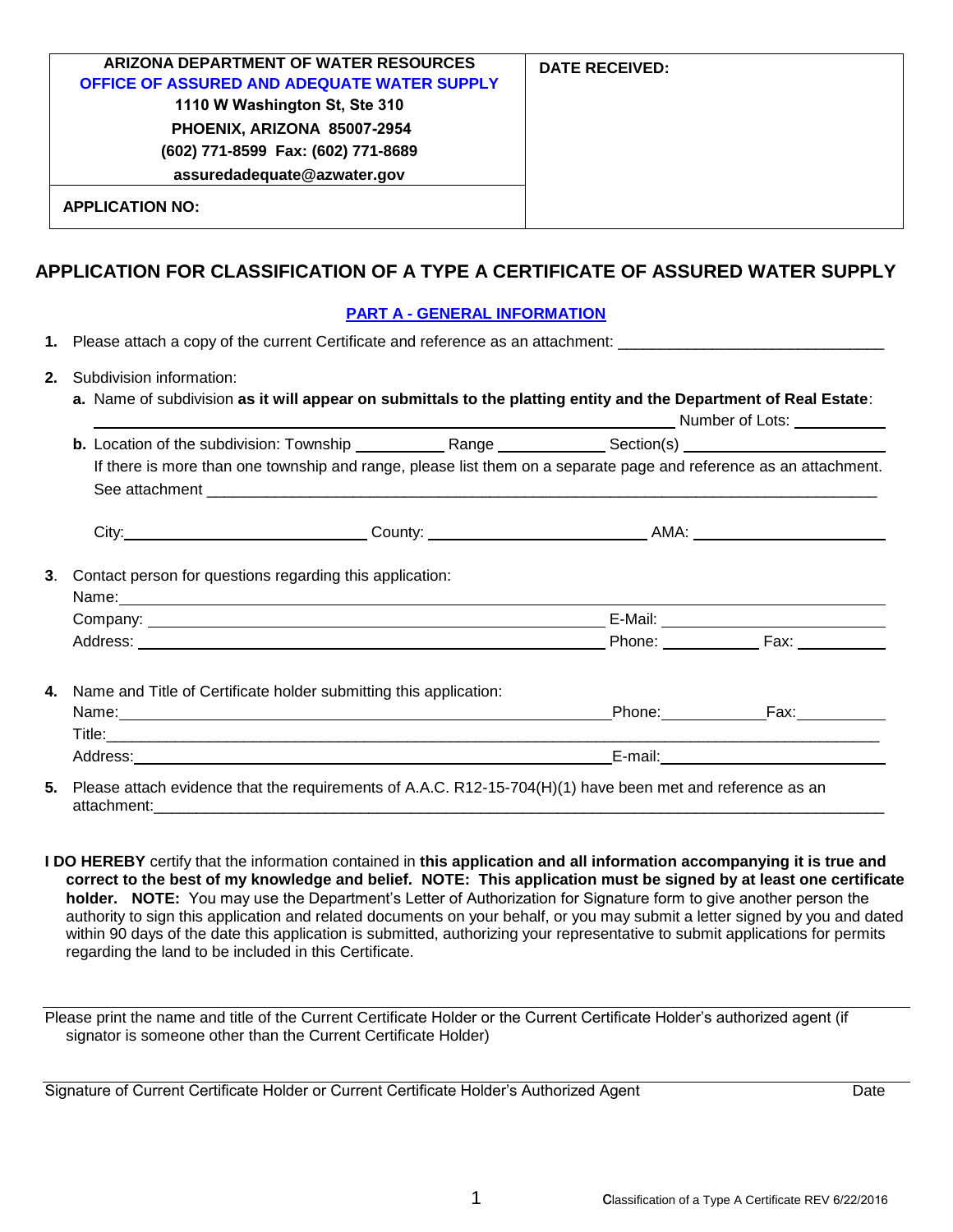#### **PART B - LEGAL AVAILABILITY OF SOURCE WATER**

- **1. All of the subdivision's estimated water demand will be met with one or more of the following sources of supply for the water provider(s):**
	- $\Box$ Groundwater will be served by a proposed municipal provider pursuant to an existing service area right
	- $\Box$ Groundwater will be served by a proposed municipal provider pursuant to a pending service area right, if the proposed municipal provider holds or will hold the well permit
	- $\Box$ Central Arizona Project water will be served by a municipal provider pursuant to the municipal provider's non-declining, long-term municipal and industrial subcontract
	- П Surface water will be served by a proposed municipal provider pursuant to the proposed municipal provider's surface water right or claim
	- П Effluent owned and served by a proposed municipal provider
		- A Type 1 grandfathered right appurtenant to the land on which the groundwater will be used and held by a proposed municipal provider.
- **2.** A new Notice of Intent to Serve Form may need to be completed as part of this application. To determine whether a new Notice of Intent to Serve Form is required, contact the Office of Assured and Adequate Water Supply. If the Department determines that a new Notice of Intent to Serve Form is required, please attach a completed, signed copy of the form and reference as an attachment. Attachment:\_\_\_\_\_\_\_\_\_\_\_\_\_\_\_\_\_\_\_\_\_\_\_\_\_\_\_\_\_\_\_\_\_\_\_\_\_\_\_\_\_\_\_\_\_\_\_\_\_\_\_\_\_\_\_\_\_\_\_\_\_\_\_\_\_\_\_\_\_\_\_\_\_\_\_\_\_\_\_\_\_\_\_\_

**Note:** A new Notice of Intent to Serve Form will generally be required if the previous form is data prior to September 12, 2006.

## **PART C - FINANCIAL CAPABILITY**

Please check one of the following and include attachments as necessary:

The final plat will be submitted to a **qualified platting authority**. The Department maintains a list of **qualified platting authorities**. Contact the Office of Assured and Adequate Water Supply for assistance or visit the Department's website at [http://www.azwater.gov](http://www.azwater.gov/) and go to the Permits, Forms and Applications page.

The platting authority is:

 $\Box$  Adequate delivery, storage, and treatment works have been constructed, and water service is available to each lot. Attach a letter from the water provider verifying that all delivery lines are installed and that water service is available to each lot. Attachment: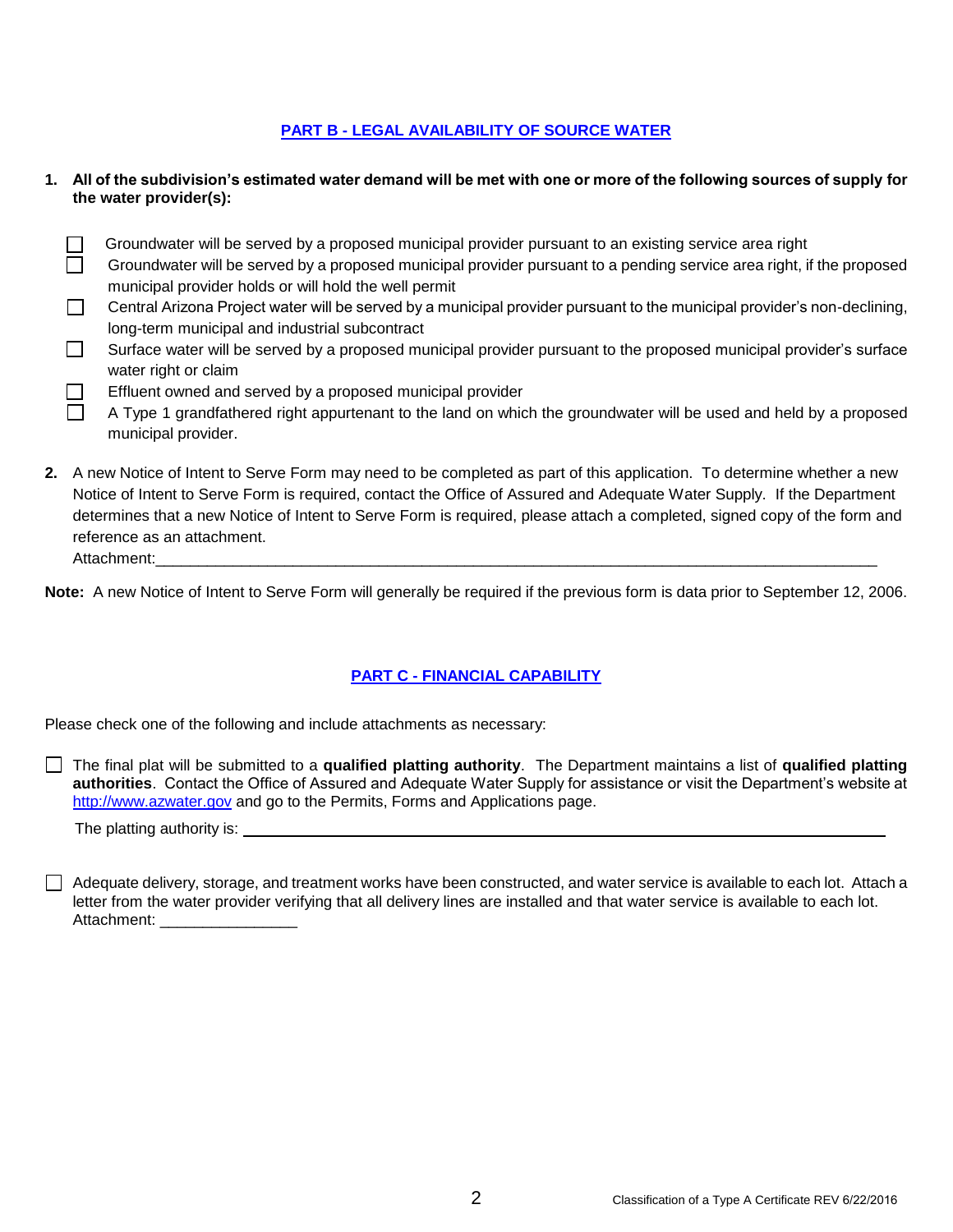#### **PART D – FEES**

**The initial fee for a Classification of a Type A Certificate of Assured Water Supply Application is \$1,000. Total fees for this application are based upon an hourly billable rate, which can be found on the ADWR web site @www.azwater.gov. If the costs of reviewing your application exceed \$1,000, you will be invoiced for the difference, up to a maximum total fee of \$10,000.** Payment may be made by cash, check, or credit card (if you wish to pay by credit card, please contact the Office of Assured and Adequate Water Supply at 602-771-8599). Checks should be made payable to the Arizona Department of Water Resources. In addition to the hourly application fee, the applicant must pay any reviewrelated costs associated with the application and the actual cost of mailing or publishing any legal notice of the application or any notice of a pre-decision administrative hearing on the application. Review-related costs are: (1) costs associated with a pre-decision hearing on the application, such as court reporter services and facility rentals for the hearing, and (2) mileage expenses for a site visit conducted before issuing a decision on the application. **Failure to enclose the initial application fee will cause the application to be returned. Fees for a Classification of a Type A Certificate of Assured Water Supply Application are authorized by A.R.S. § 45-113 and A.A.C. R12-15-103**

#### **3. INITIAL FEE DUE:** \$ 1000.00

#### **DID YOU REMEMBER?**

To completely fill out the application form? To include all documents referenced in the application? To include correct fees? To have application signed by **each applicant** or an authorized agent **for each applicant** and include proof of the authorization?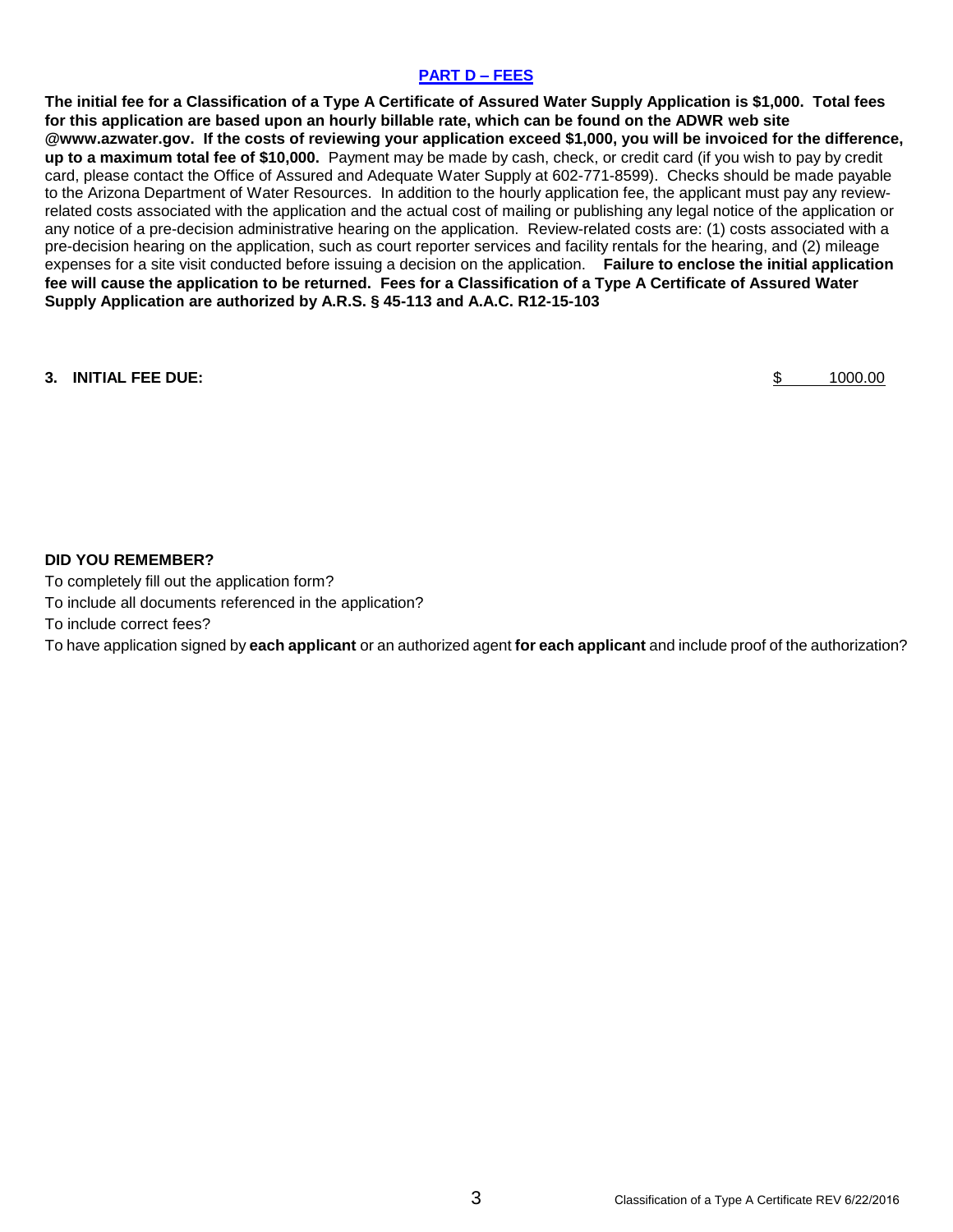#### **ARIZONA DEPARTMENT OF WATER RESOURCES OFFICE OF ASSURED WATER SUPPLY 1110 W Washington St, Ste 310, PHOENIX, ARIZONA 85007 (602) 771-8599 NOTICE OF INTENT TO SERVE**

| <b>Municipal Provider:</b>                                                                                                                                                                                                                                                                                                                                                                                                                                                                                                                                                                                                                                                                                                                                                                                                                                                                                                                                      |                                                             |      |
|-----------------------------------------------------------------------------------------------------------------------------------------------------------------------------------------------------------------------------------------------------------------------------------------------------------------------------------------------------------------------------------------------------------------------------------------------------------------------------------------------------------------------------------------------------------------------------------------------------------------------------------------------------------------------------------------------------------------------------------------------------------------------------------------------------------------------------------------------------------------------------------------------------------------------------------------------------------------|-------------------------------------------------------------|------|
| If the Municipal Provider has several divisions, please specify service area in which the Subdivision is located                                                                                                                                                                                                                                                                                                                                                                                                                                                                                                                                                                                                                                                                                                                                                                                                                                                |                                                             |      |
| ADEQ Public Water System Number:<br><b>Municipal Provider Type:</b><br>City or Town;<br><b>Irrigation District;</b><br><b>Water Improvement District;</b><br>Private Water Company Regulated by the Arizona Corporation Commission ("PWC"):<br>Is the Subdivision within the PWC's existing Certificate of Convenience and Necessity ("CC&N")?   Yes   No<br>If "No", has an application for an extension of the CC&N been filed? $\Box$ Yes $\Box$<br>If "Yes" date of submittal:<br>Please include a copy of the application for extension and reference as an attachment.<br>If the Subdivision is not within the PWC's CC&N, a Certificate of Assured Water Supply will not be issued until the CC&N has been<br>extended to include the Subdivision.<br>Homeowners' Association ("HOA")<br>If HOA, please provide the documents that establish the HOA and evidence that the Arizona Corporation Commission ("ACC")                                        | Please indicate the number valid for this Subdivision<br>No |      |
| has adjudicated the HOA "not for public service," and therefore not subject to regulation by the ACC.                                                                                                                                                                                                                                                                                                                                                                                                                                                                                                                                                                                                                                                                                                                                                                                                                                                           |                                                             |      |
| <b>COMPLETE THIS SECTION IF SUBDIVISION IS LOCATED WITHIN AN ACTIVE MANAGEMENT AREA:</b><br>ADWR Service Area Right Number: Number San ADWR Annual Reports<br>Is the Subdivision located within the Municipal Provider's existing operating distribution system? $\Box$ Yes $\Box$ No<br>If no, will the Municipal Provider be establishing a new service area right to serve the Subdivision?   Yes   No<br>If yes, what type of right will be used to establish the service area right?<br>If the Subdivision is not within the Municipal Provider's operating distribution system, the Municipal Provider must begin the process to<br>establish a new or satellite service area right or enter into an agreement with the undersigned Owner to extend water lines to the subdivision<br>before a Certificate of Assured Water Supply will be issued. Please contact your local AMA office for more information on establishing a new<br>service area right. |                                                             |      |
| The undersigned Owner and Municipal Provider certif <u>v t</u> hat: (1) They have entered into an agreement whereby the Municipal Provider agrees to<br>provide the Subdivision sufficient water to satisfy the potable non-potable (please check one) water demands of the Subdivision; (2)<br>The aforementioned agreement is binding upon the present and future agents, servants, representatives, successors in interest and assigns of<br>the Municipal Provider and the Owner; and (check which of the following applies):                                                                                                                                                                                                                                                                                                                                                                                                                               |                                                             |      |
| $\Box$ (a) the Subdivision is within 660' of the Municipal Provider's operating distribution system or,                                                                                                                                                                                                                                                                                                                                                                                                                                                                                                                                                                                                                                                                                                                                                                                                                                                         |                                                             |      |
| $\Box$ (b) the undersigned Owner and Municipal Provider have entered into an agreement binding upon the present and future agents, servants,<br>representatives, successors in interest and assigns of the Municipal Provider and the Owner to extend water lines to the subdivision, or                                                                                                                                                                                                                                                                                                                                                                                                                                                                                                                                                                                                                                                                        |                                                             |      |
| $\Box$ (c) a new service area right will be established to serve the Subdivision (if subdivision is located within an active management area). This<br>Notice of Intent to Serve is conditioned upon the Municipal Provider's receipt of necessary approvals from the relevant regulatory agencies and<br>the Municipal Provider's receipt of all necessary payments.                                                                                                                                                                                                                                                                                                                                                                                                                                                                                                                                                                                           |                                                             |      |
| If the Municipal Provider is a PWC, then the Municipal Provider further certifies that the Subdivision is within the boundaries of its CC&N, or that<br>a formal request has been filed with the ACC to extend the boundaries to include the Subdivision.                                                                                                                                                                                                                                                                                                                                                                                                                                                                                                                                                                                                                                                                                                       |                                                             |      |
| Print the name of the Authorized Agent of the Water Provider                                                                                                                                                                                                                                                                                                                                                                                                                                                                                                                                                                                                                                                                                                                                                                                                                                                                                                    |                                                             |      |
| Signature of Authorized Agent of Water Provider                                                                                                                                                                                                                                                                                                                                                                                                                                                                                                                                                                                                                                                                                                                                                                                                                                                                                                                 | <b>Title</b>                                                | Date |
| Print the name of the Owner or the Owner's Authorized Agent                                                                                                                                                                                                                                                                                                                                                                                                                                                                                                                                                                                                                                                                                                                                                                                                                                                                                                     |                                                             |      |
|                                                                                                                                                                                                                                                                                                                                                                                                                                                                                                                                                                                                                                                                                                                                                                                                                                                                                                                                                                 |                                                             |      |

Signature of Owner or the Owner's Authorized Agent Title Title The Control of Date NOTE: If there are multiple owners, you may use the attached signature page.